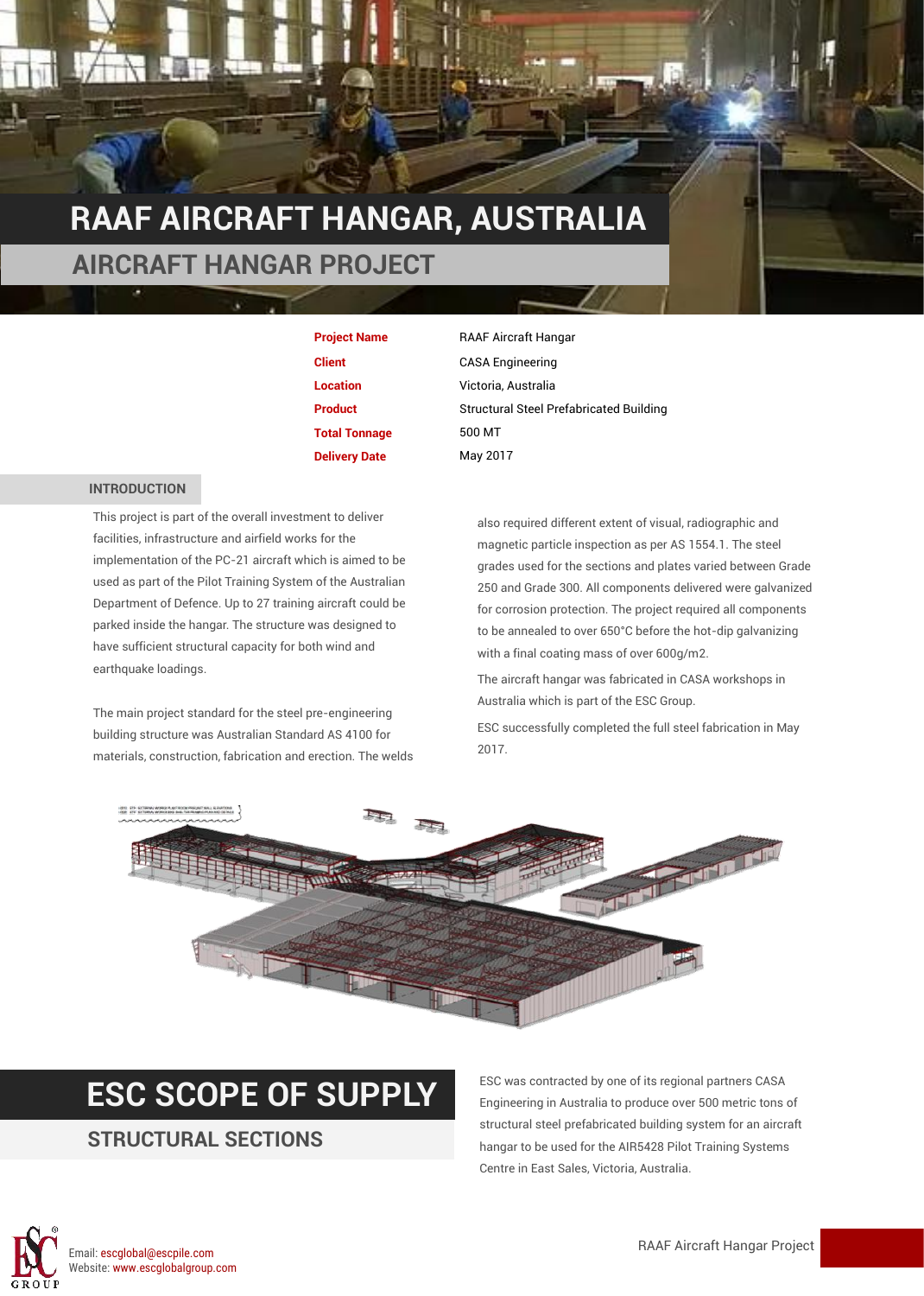# **FABRICATION PHOTOS**













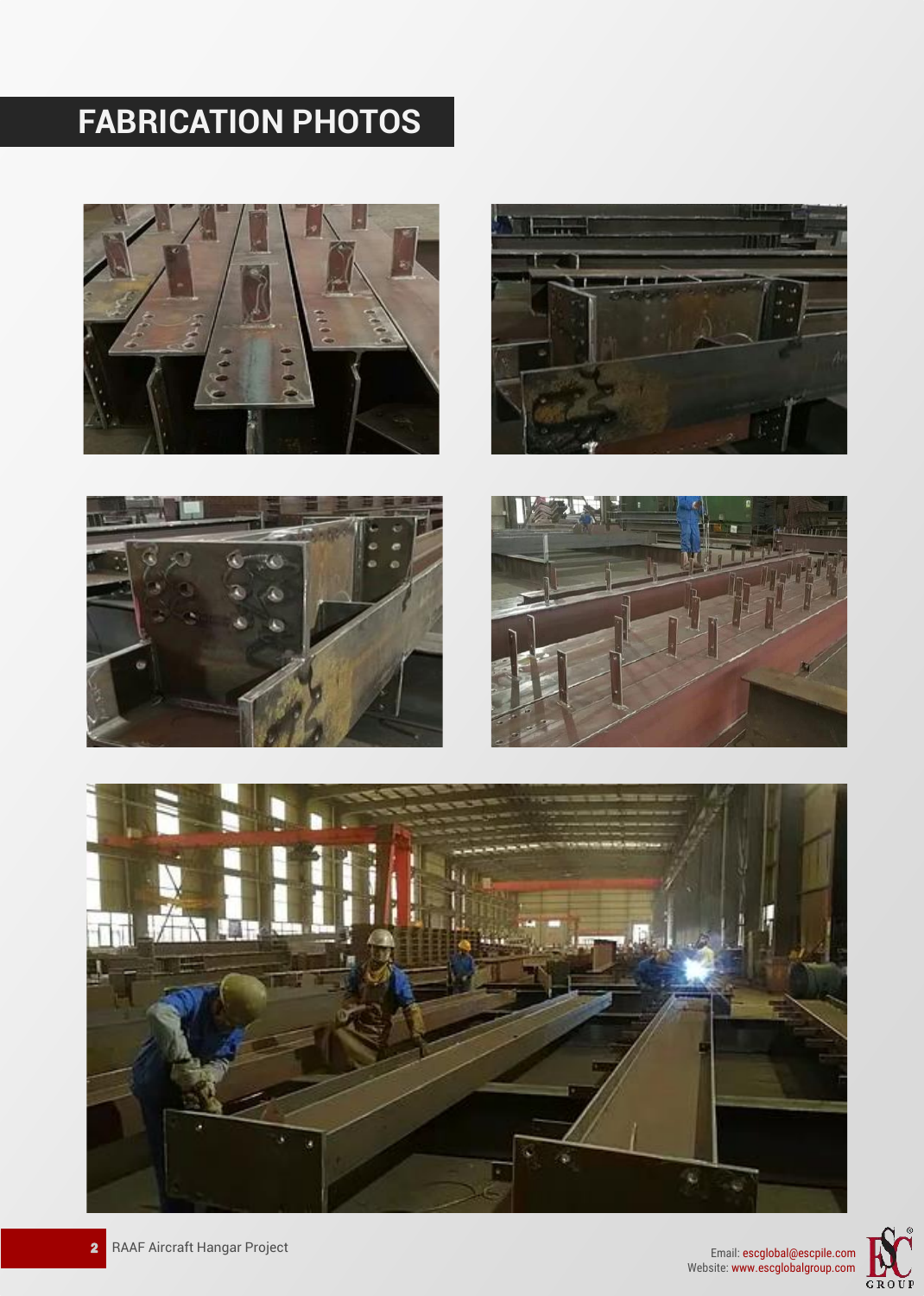### **INSPECTION OF FABRICATED STEEL**









Email: escglobal@escpile.com Website: www.escglobalgroup.com